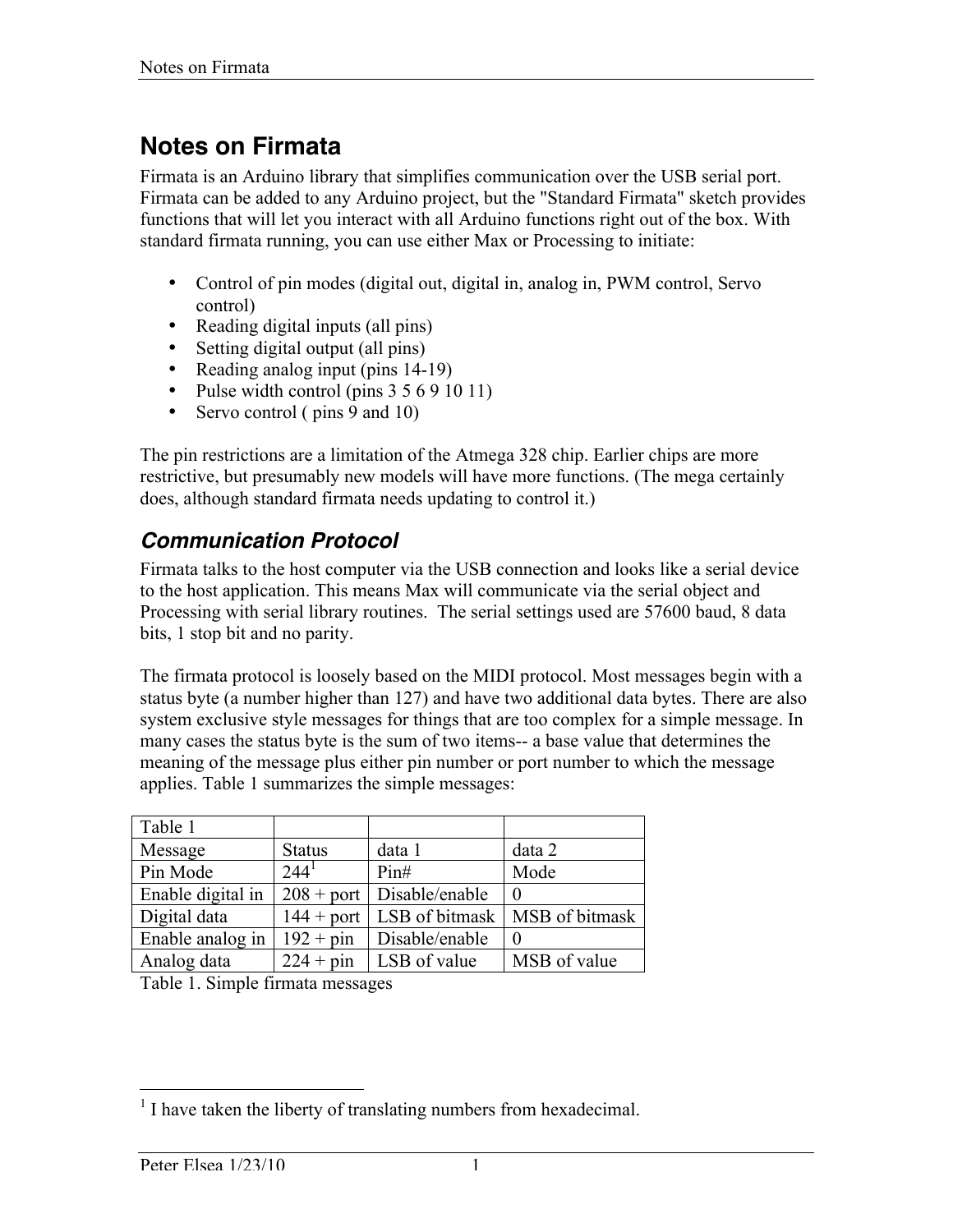## *Using Firmata with Max*

The heart of the Max patch is shown in figure 1.



Figure 1.

This is modeled on the Arduino2Max patch by Daniel Jolliffe and Seejay James. (That patch and Arduino sketch are fine for quick and dirty reading of inputs, but do not support output.) The arguments in the serial object match the settings in Firmata. Note that I am distributing the data from serial via a send object to any receives named fromSport, and any [send toSport] will channel data to the Arduino.

The trick to getting serial communications to work in Max is connecting to the proper port to the serial object. (You will see other ports for things like bluetooth mice.) The print command to the serial object provides a list of currently active ports from the right outlet. These show in the Max window with their port letters, and can be assigned by "port a" etc. The sorter subpatch nicely organizes this list for a dropdown menu, as shown in figure 2.



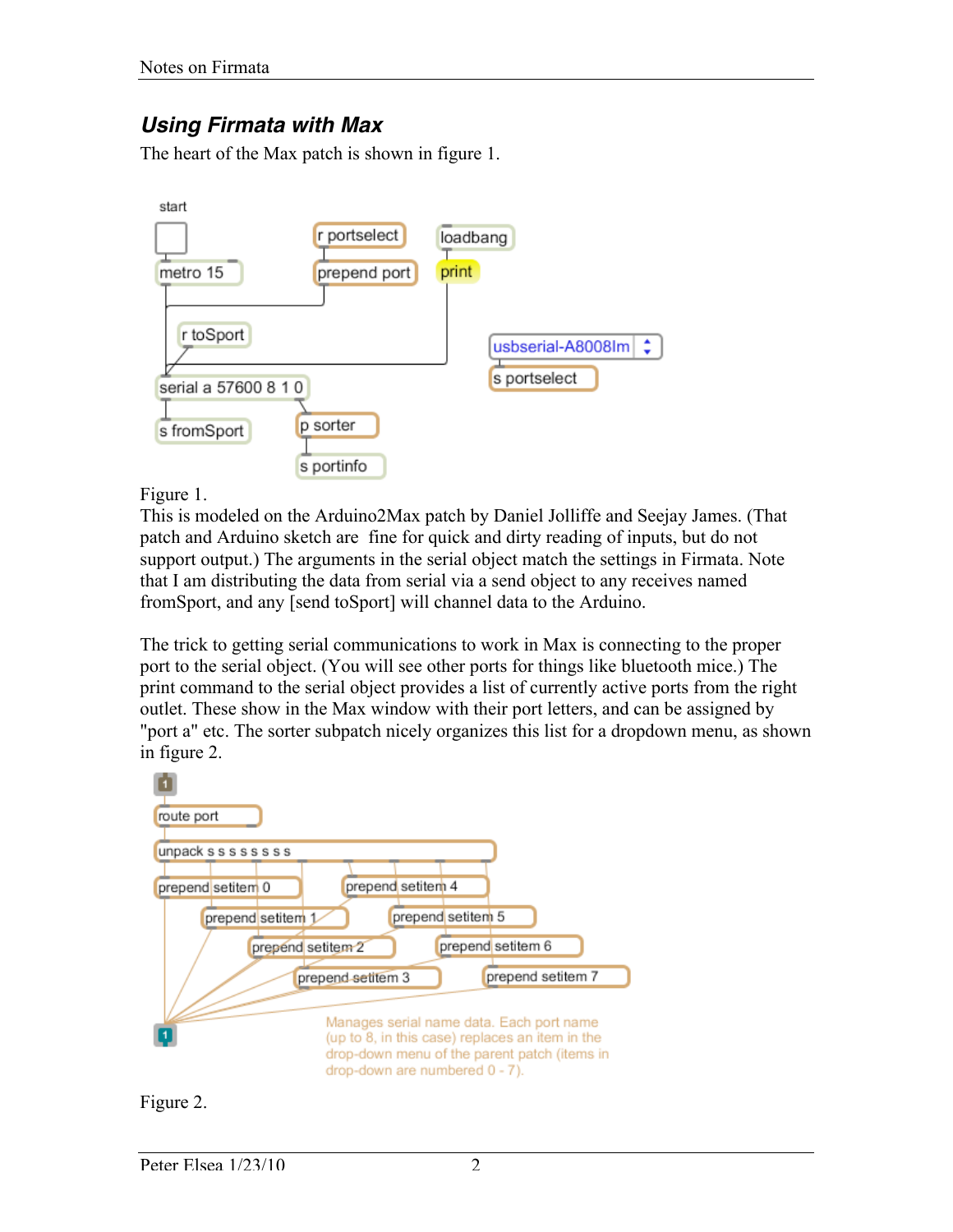Once the connection is made, sending data to the Arduino board is simply a matter of giving the serial object lists of numbers. The numbers are restricted to be 0-255. When the serial object is banged, it reports all data received since the last bang. Data is reported as a stream of numbers, not a list. Since there is no way to know when the Arduino has sent any data, the metro bangs continually, every 15 milliseconds. This is called asynchronous reading, and may result in firmata messages being broken in two. The code that processes input will have to deal with that somehow.

#### **Pin Mode**

There are 5 possible pin modes: 0 digital in

1 digital out

2 analog in

3 PWM

4 servo

To set a pin's mode, send the message [244 pin# mode]. It's easy enough to make a patch that allows arbitrary setting of any pin, but usually there is a definite design in mind, and simple lists will do the job. Figure 3 shows a common setup.



Figure 3.

These setups must be sent a little while after the serial port is set, and every time you reset the Arduino. Firmata has defaults, but it's best to keep these settings under your control.

### **Digital Output**

The quickest gratification comes from lighting a LED. There's one connected to pin 13 that will light when pin 13 goes high. Unfortunately, you can't just address pin 13. The digital set (and read) messages address an entire port: port 1 is pins 2-7 (0 and 1 are stolen for communications), port 2 is pins 8-13, and port 3 is pins  $14-19^2$ . To set a port we have to build the data up from the values of each bit. Figure 3 shows how to do this for port 2 with an expr object. The button triggers output when any pin is changed.

<sup>&</sup>lt;sup>2</sup> Just to make it confusing, ATmega datasheets refer to port 1 as PORTD. The pin numbers on those datasheets are all different too. Nonetheless, there is important information in the datasheet.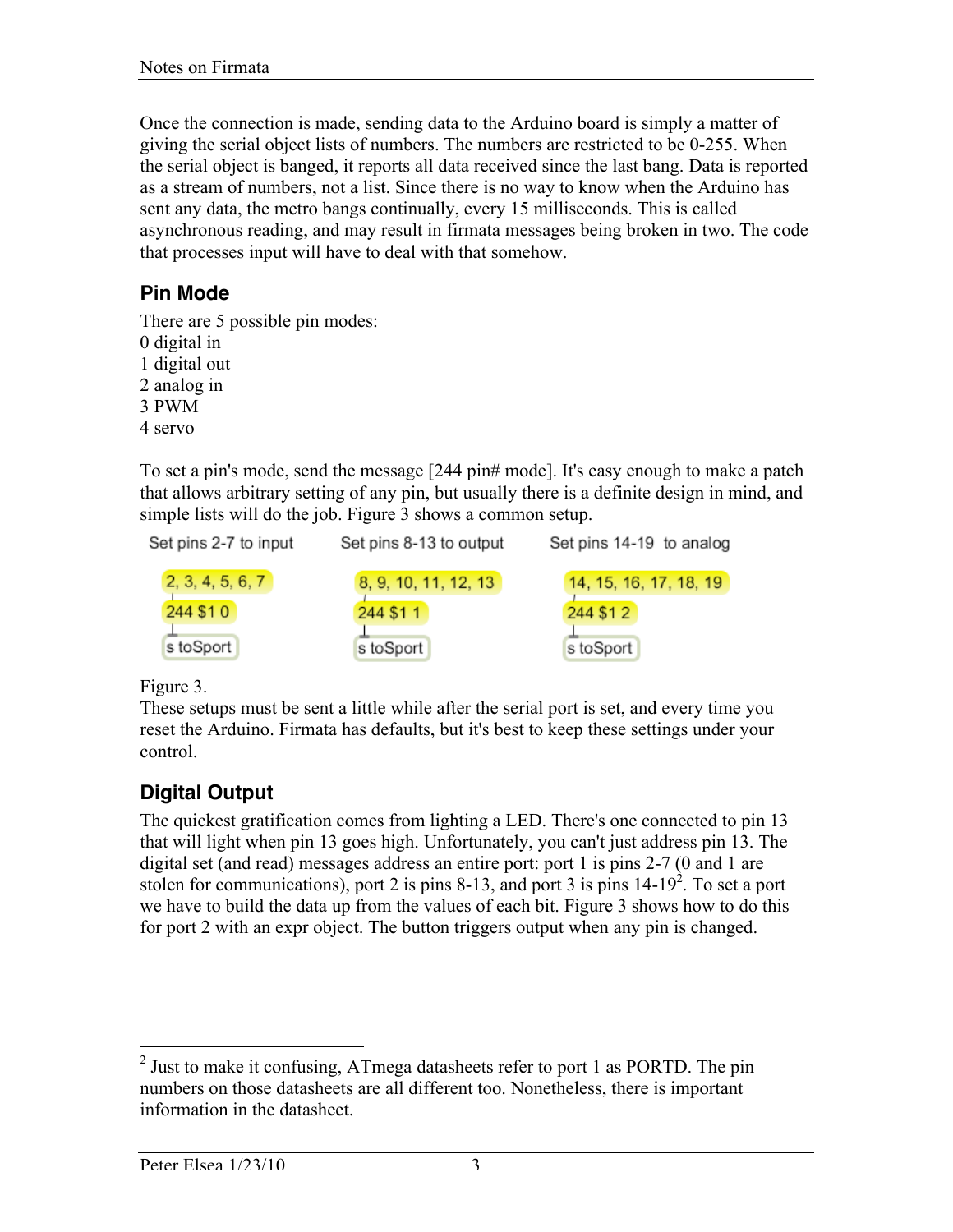

#### Figure 3.

It's important to understand the difference between bit numbers and pin numbers. The bits of a byte are numbered from 0-7, with bit 0 indicating the least significant bit. Each bit adds a power of two to the byte value. Bit 0 represents  $2^0$  or 1, bit 5 represents  $2^5$  or 32. The inlet numbering scheme of expr adds a bit of confusion because the left inlet is labeled \$i1. Pin numbers are the numbers printed on the Arduino board. The board numbering adds its own layer of mystery because the port 3 pins are called 14 - 19 for digital operations, but 0 to 5 when used for analog input. The patch of figure 3 will set digital mode outputs of the analog port if the number 146 is substituted for 145 in the message object.

Port 1 is slightly more complicated because it has active pins on bits 2 - 7. Figure 4 shows two things- how to set that 8th bit, and the use of byte (one of my lobjects) to replace the expression.



Figure 4. Setting port 1.

The byte object has an inlet for each bit with bit 0 at the right (the standard position for binary numbering). If the message [immediate 1] has been received, changing any inlet will trigger output. Pin 7 has to be handled separately. The data bytes of the firmata message are limited to a maximum value of 127, or 1111111 in binary. Pin 7 is therefore coded with bit 0 of the second byte of the message. Since only one pin is handled that way all we need to do is replace the message object with a pak.

### **Digital Input**

Reading digital pins requires three steps. The pins must be put into digital input mode (see figure 2), the port must be enabled for input, and data received must be decoded.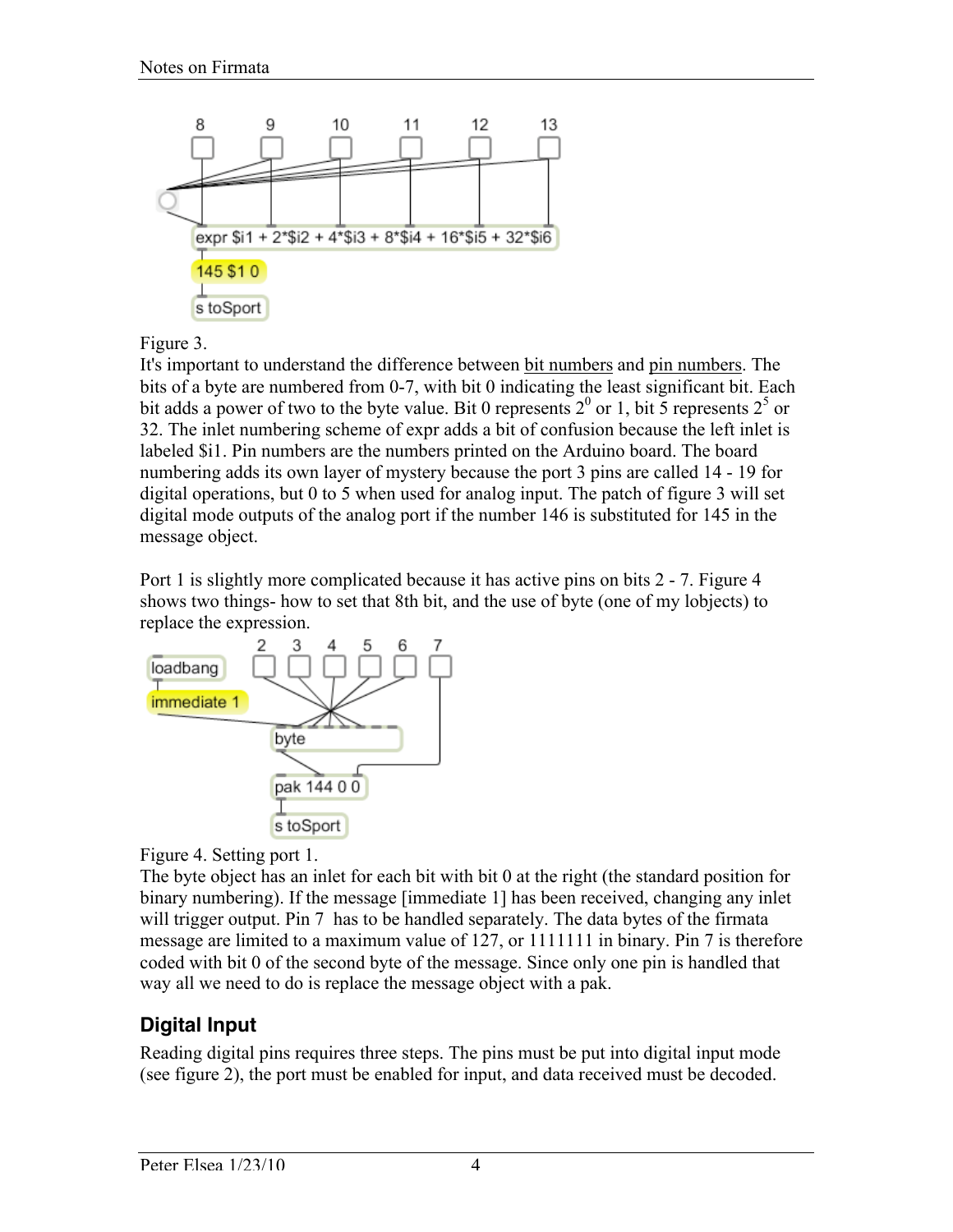Enabling port input is simple. The message [208 1] will enable port 1, the magic number for port 2 is 209 and for port 3 it's 210. Figure 5 illustrates.



Figure 5.

Once port read is enabled, the Arduino board will begin sending values for the appropriate pins. It only sends the values when they change. The values are sent in messages identical to the messages used to set digital output. The challenge is to separate incoming messages, a process called parsing. There are many approaches to parsing, but I favor a system that uses Lchunk, my version of zl group<sup>3</sup>. Lchunk gathers data until a desired length is reached, then the data is output in a list. The data can be reported early with a bang or deleted with a clear message. (It can also detect end of message values, which we will use later.) Parsing of Firamta port read messages is illustrated in figure 6.



The data coming in is a stream of numbers. Each is tested to see if it is greater than 127 and therefore a status byte. Sending the clear message on a status byte will ensure the Lchunk object is empty to begin gathering the message. (You sometimes get partial messages-- this happens if anything interferes with serial operations, and often on reset.) Lchunk will count data bytes and send complete messages along.

<sup>&</sup>lt;sup>3</sup> Actually, zl group is Cycling 74's version of Lchunk. I am happy to retire Lobjects when official versions come out, but zl group is missing some of Lchunk's key features.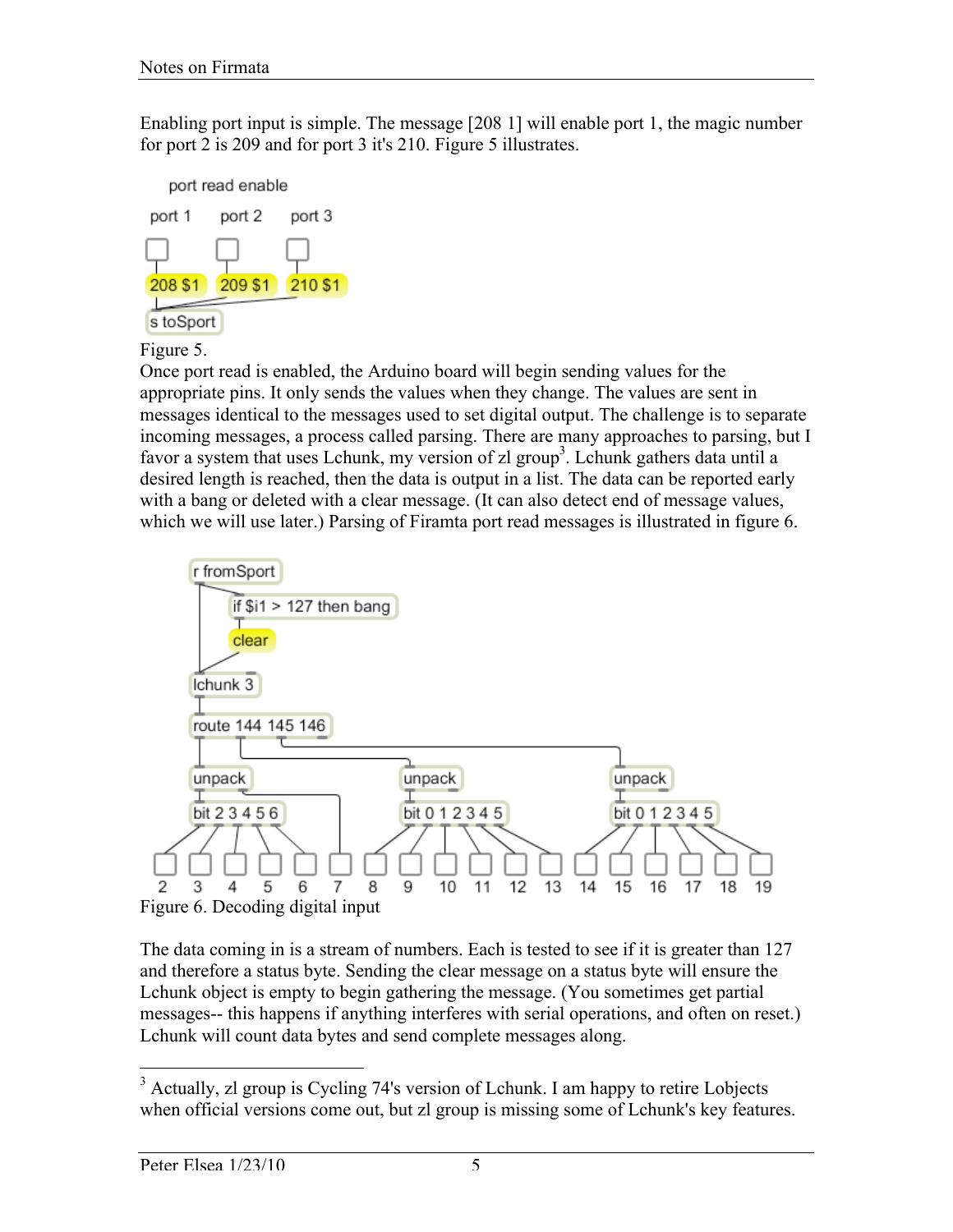Since each message begins with a unique status, it is easy to separate them with route. Digtal read messages will have status 144, 145 or 146 for ports 1 2 or 3. The bit Lobject is handy for breaking bytes down. The arguments assign specified bit numbers to the outlets. (No arguments produces 8 outlets with bit 0 on the right.) Note how bit 7 on port 1 is handled.

### **Analog Input**

Parsing analog input messages is similar to digital parsing. The pins (14-19) should be set to analog in mode, desired pins are enabled, and incoming data is parsed. Enabling analog input is done pin by pin, with status numbers starting at192. Figure 7 illustrates a method for doing this with the label object. (Label is the opposite of route. Data applied to an inlet gets the appropriate label tacked in front and is sent as a list.) Note that in this operation the analog pins are labeled 0-5.



#### Figure 7.

You should explicitly set pins 14-19 to analog mode after the Arduino boots up. The pins default to analog but the pull-up resistors may not be properly set, which will result in erroneous readings.

Analog data is reported pin by pin, with a unique status for each pin (starting with 224). The two data bytes must be combined to get the value, which ranges from 0 to 1023. The expr objects in figure 8 do the job, multiplying the second data byte by 128 and adding it to the first.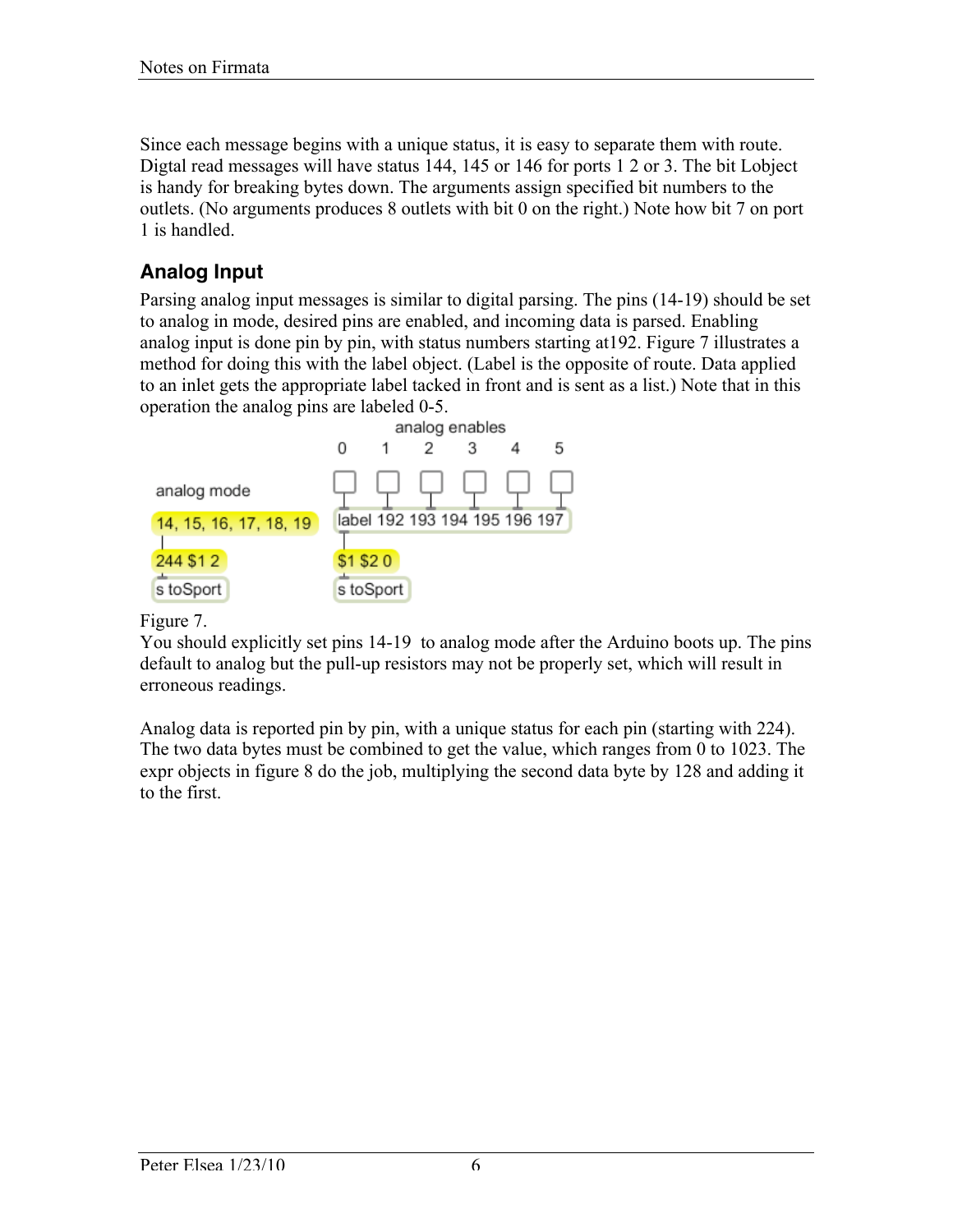

Figure 8. Parsing analog data.

## **PWM output**

Analog output from Arduino is accomplished by Pulse Width Modulation, a scheme that alternates the output between 0 and 5 volts with a varying duty cycle. There is no reason you couldn't do this with any pin, but the Atmega chip has counter circuits attached to certain pins that will generate a steady wave with no additional code. These pins are 3, 5,6,9,10 and 11. Once a pin is in PWM mode, it can be set to maintain a particular pulse width by sending a message with a status of 224 plus the pin number. Figure 9 illustrates PWM on pin 11.

PWM on pin 11



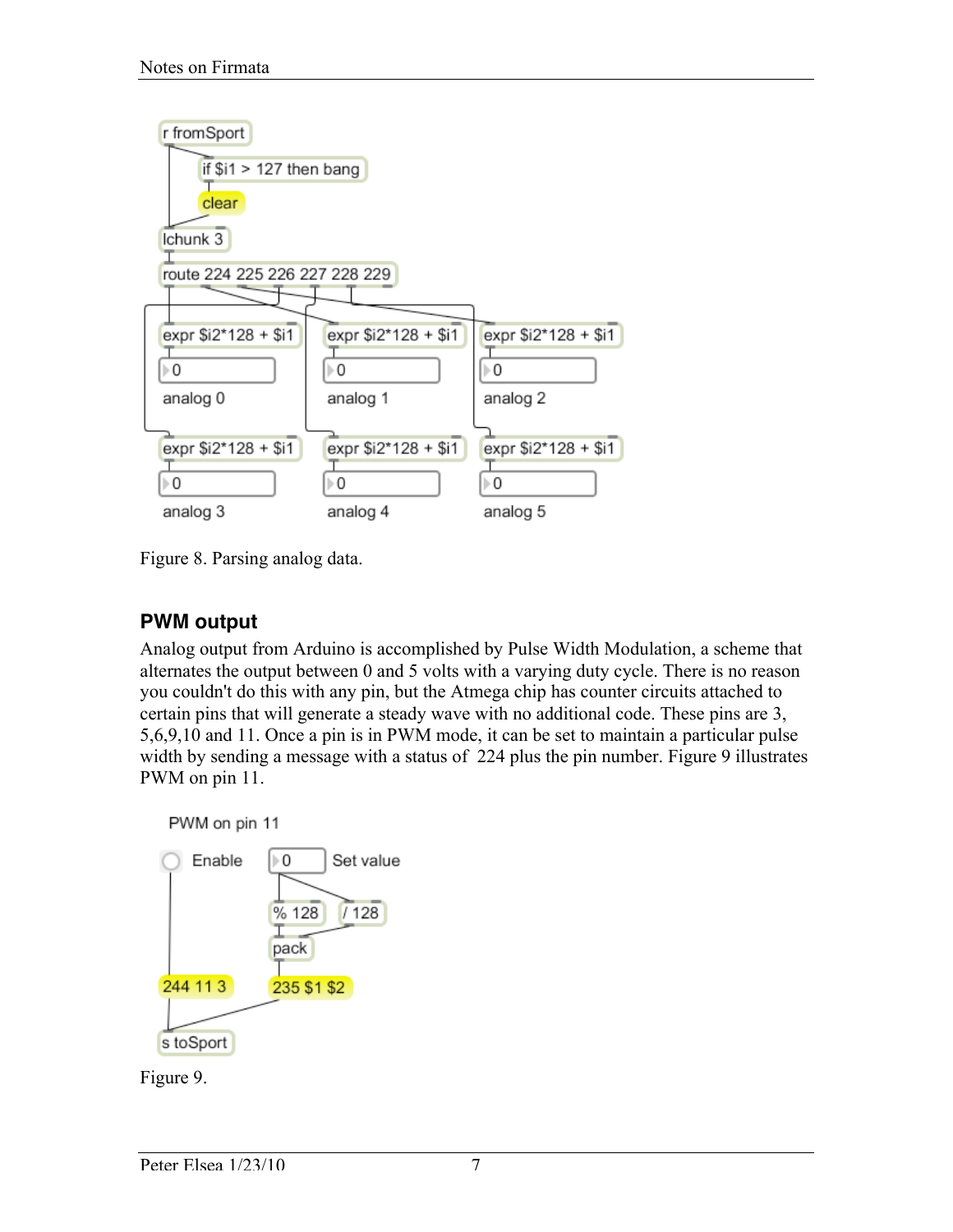PWM pins respond to values from 0 to 255. The duty cycle will be value/255, and the value to send is duty cycle \* 255. The value must be split into two 7 bit numbers. The is easily done by the remainder and integer divide operators. For example, the value 128 is transmitted as the numbers 0 and 1. That would set the duty cycle to 50% on. Figure 10 shows some examples. (The frequency of the pulse wave is 490 Hz.)



The effect of a pulse wave is different on different devices. It will control the speed of motors and the brightness of LEDs, but that speed or brightness will not necessarily map from 0 to 255. For instance, a motor will probably stall with a duty cycle around 10% Your patch should include a means of scaling the control input and adjusting the scale for specific components.

### **Servo Control**

RC servo devices are also controlled by the pulse width of a square wave, but they require more precision than the basic PWM counter provides. The counters connected to pins 9 and 10 of the Arduino have 16 bit precision and are up to the job. Setting up servo control is a bit more complex than other out modes. The enabling command is a string of data formatted like a MIDI system exclusive command. The specification is listed in table 2.

```
/* servo config
 * --------------------
  * 0 START_SYSEX (0xF0)
  * 1 SERVO_CONFIG (0x70)
  * 2 pin number (0-127)
  * 3 minPulse LSB (0-6)
  * 4 minPulse MSB (7-13)
  * 5 maxPulse LSB (0-6)
  * 6 maxPulse MSB (7-13)
 * 7 angle LSB (0-6)
  * 8 angle MSB (7-13)
  * 9 END_SYSEX (0xF7)
  */
```
Table 2. The servo configuration message.

Since the message is modeled after the MIDI sysex message, the Lsx Lobject is perfect for managing it. Lsx offers two important features: it supports hexadecimal notation, so format strings can be copied directly from documentation<sup>4</sup>, and it can automatically convert numbers into strings of 7 bit values. To see that feature in action, look at figure

<sup>&</sup>lt;sup>4</sup> More precisely, it will leave hex numbers in hex. Max accepts hex in the format 0xFF, but converts that to decimal automatically, which makes it difficult to for me to check my work. I had to use a different hex format (FFh) to make this work.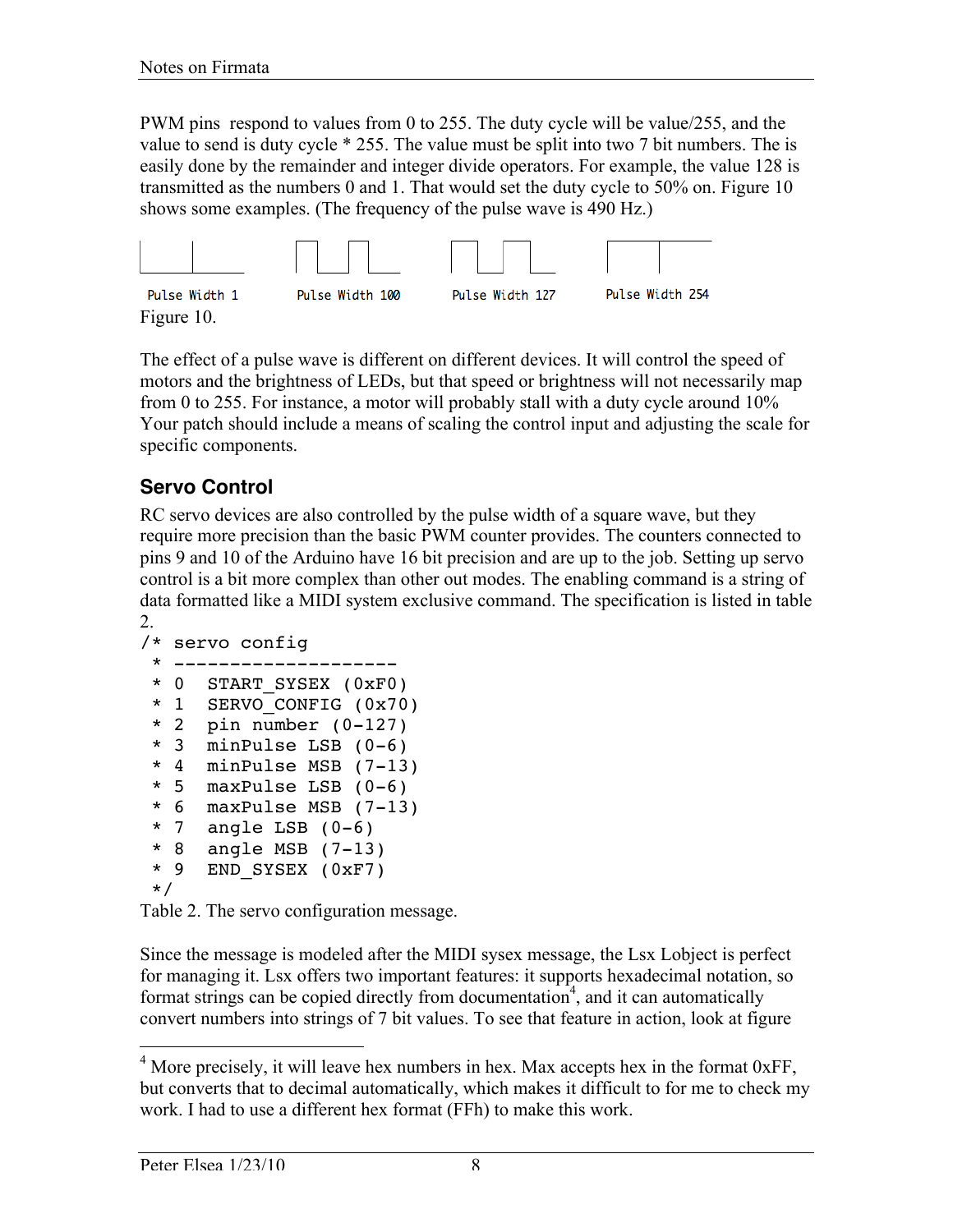11. The value 700 was labeled with the name mnP. Since this appears twice in the Lsx arguments, it is automatically broken into least significant byte and most significant byte, labeled LSB and MSB in the format. The message in the right of figure 11 shows how the data input was converted for pin 9. Once you have determined the correct message for your servos, you can just copy the message and send that.



Figure 11.

Controlling the servo is just like controlling PWM, except the value sent is the desired pulse width in microseconds. This typically falls between 1000 and 2000 µs, with the socalled neutral position at 1500. The Parallax servos with a 180° range take a value from 700 to 2300. It's important not to send values outside of that range-- doing so can overheat the servo and eventually damage it. That's why the configuration message has slots for minimum and maximum pulse, and the board will enforce these limits. (The angle value in the configuration code doesn't actually do anything-- I suspect some future revision will take advantage of it.)



Figure 12. Controlling a servo on pin 9.

### **Controlling a Stepper Motor**

Stepper control is probably the most complex output task we will encounter. Steppers require the simultaneous setting of four pins, one for each winding of a unipolar motor or each end of the windings of a bipolar motor. For review, here are the waveforms required: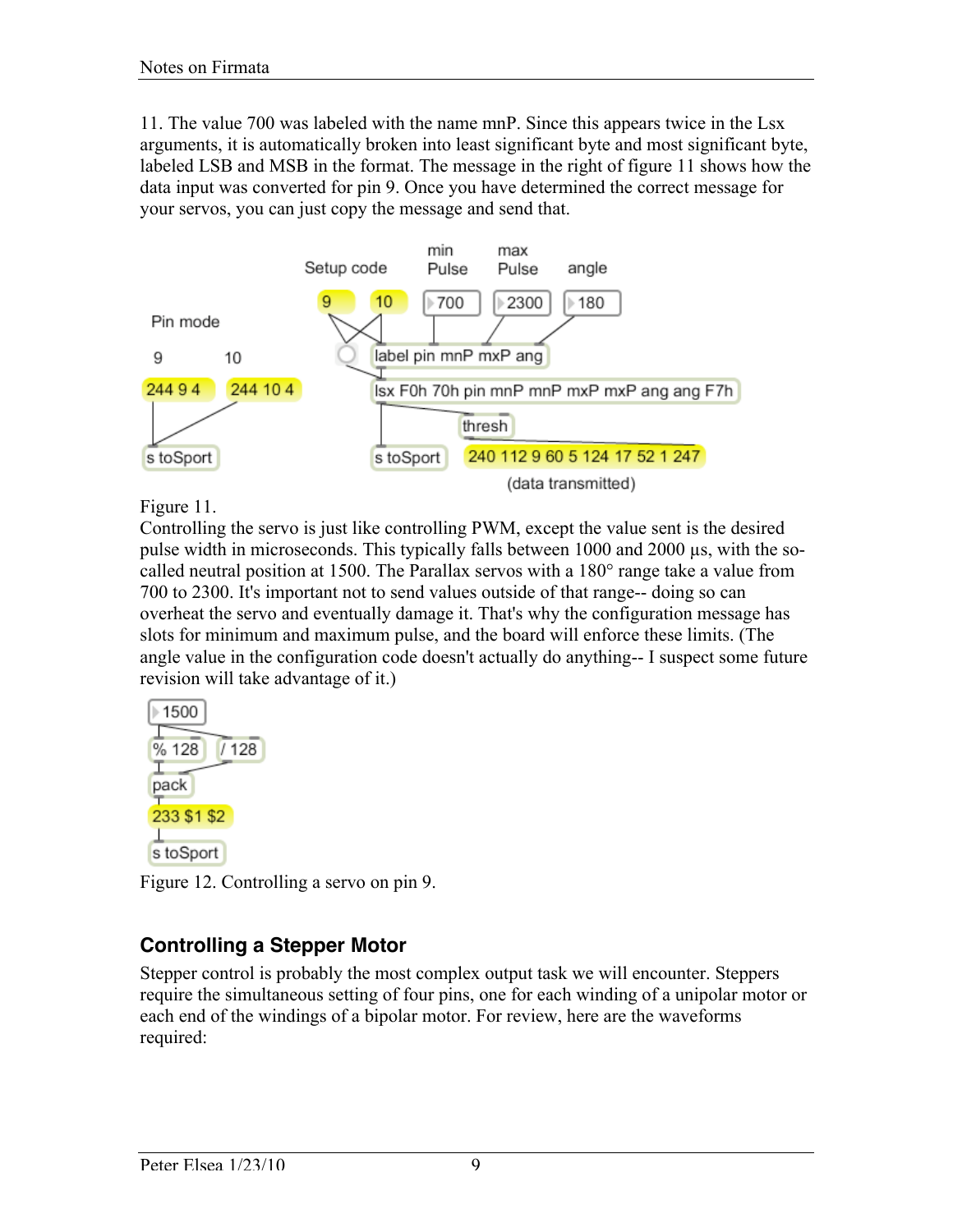

Figure 13. Stepper pulses-- low energizes windings.

The patterns in figure 13 may be easier to read if they are in a table of 0s and 1s. In this example, the motor is attached to port 2 with the A winding on pin 11.

| Step | Α              | Β     | -A   | $-B$<br>(p8) |               |
|------|----------------|-------|------|--------------|---------------|
|      | $f_{\text{D}}$ | (p10) | (n9) |              | port<br>value |
|      |                |       |      |              |               |
|      |                |       |      |              |               |
|      |                |       |      |              |               |
|      |                |       |      |              |               |

Table 2. Pin states for unipolar low power stepping.

This table shows the pattern required on each step. Since setting port 2 requires a single value to cover all of the pins, the last column shows the decimal equivalent of the bits. Figure 14 shows an easy way to generate these patterns:





The heart of figure 14 is unlist, an Lobject that will cycle through a list reporting one value at a time. The lists illustrated will turn the motor in either direction using any of the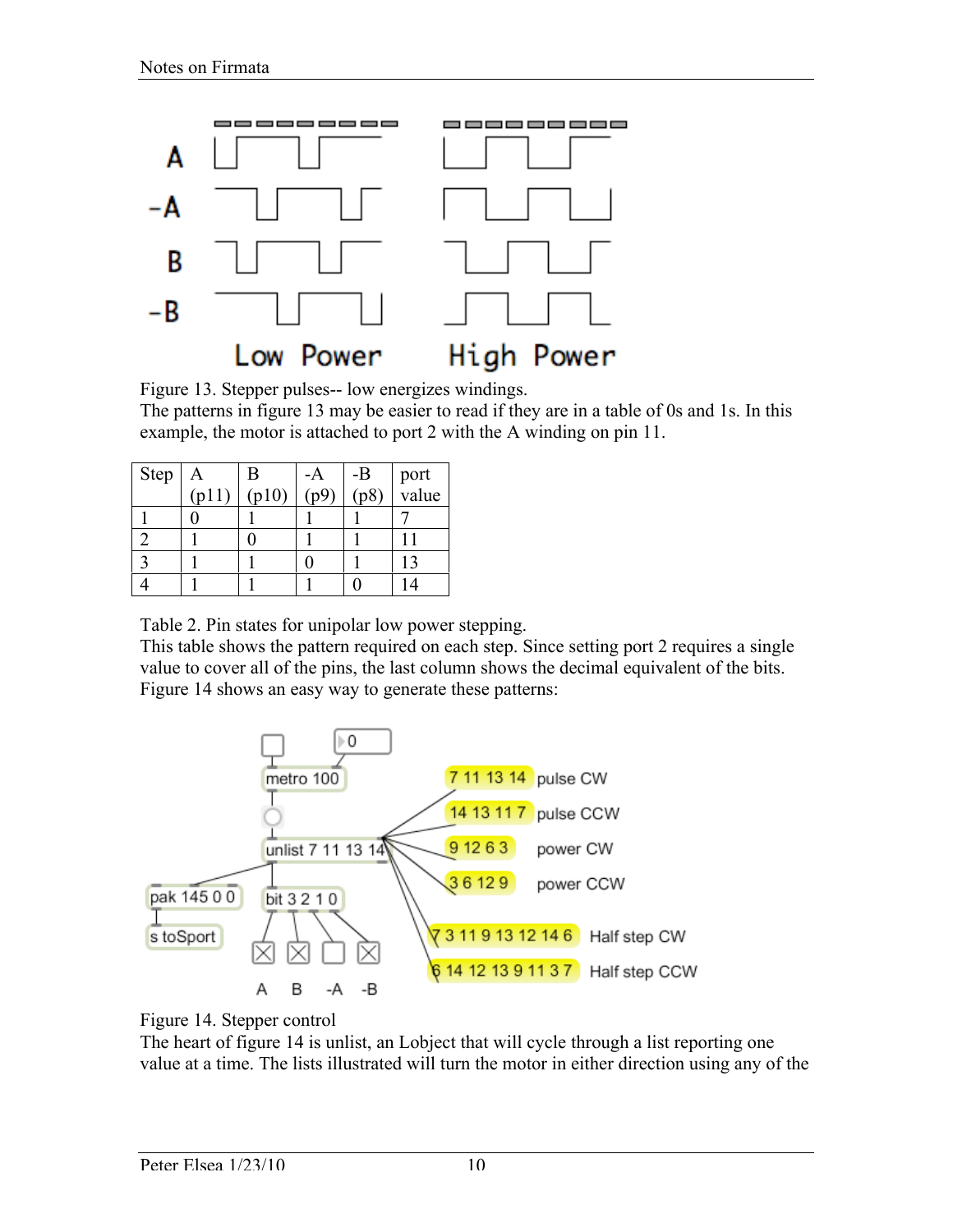modes described in the electronics tutorial<sup>5</sup>. You can vary the metro rate to determine the fastest rate of reliable rotation. The looping rate in standard firmata is going to limit this to 50 pulses per second. You can change this with a sysex message as shown in figure 15. The practical lower limit is probably around 5. If you want steppers to move faster than that, you will have to write your own Arduino code. There are examples in the Arduino website.



Figure 15. Changing the sampling interval of Firmata.

### **Position Control**

The main point of a stepper motor is to point something in specific directions. This requires counting pulses and stopping motion when a desired count is obtained. The Patch in Figure 16 does this.



Figure 16. Stepping to a target.

<sup>&</sup>lt;sup>5</sup> Electronics for Contraptions by pqe.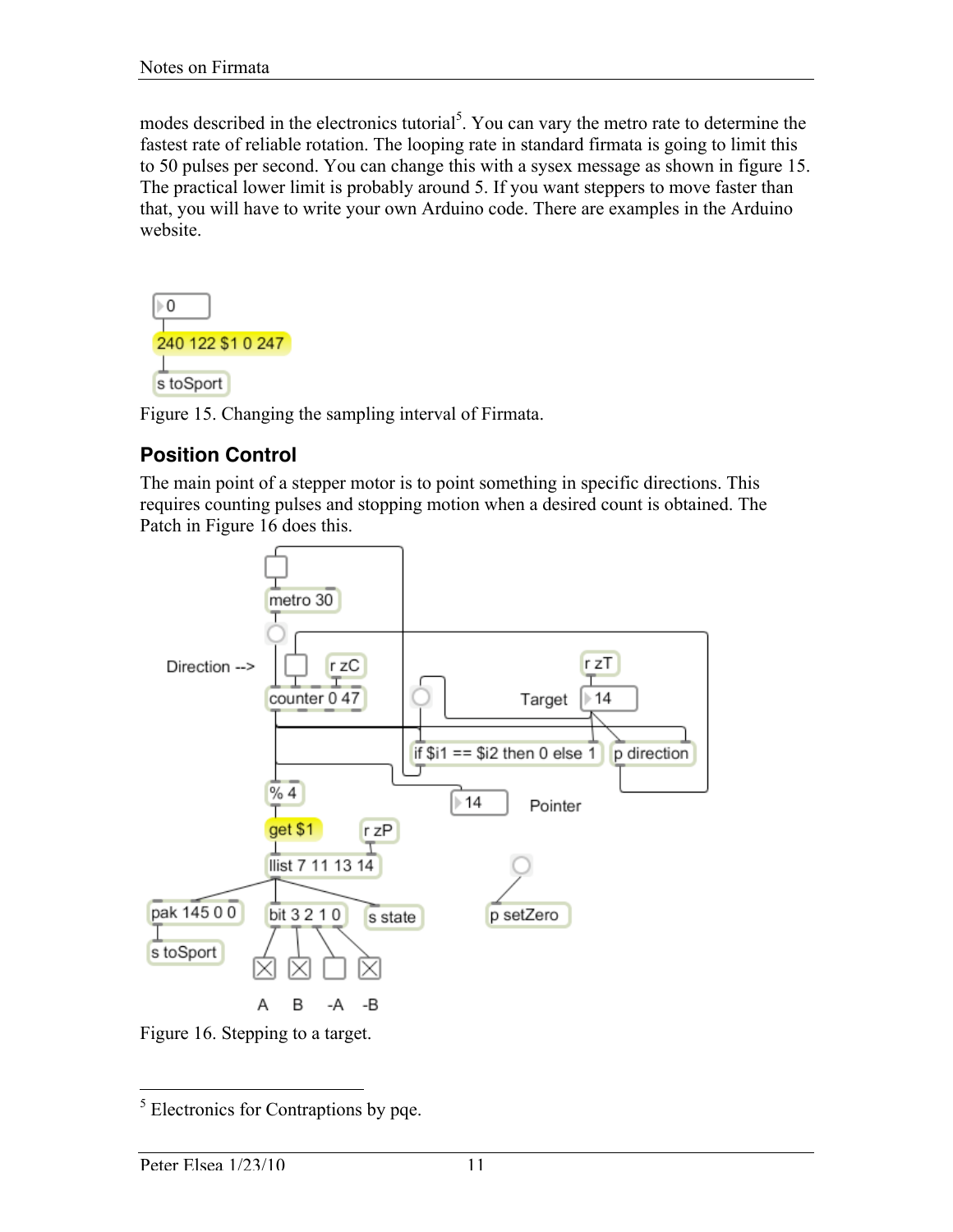Rotation is controlled directly by a counter object. This counts from 0 to 47 to operate the 48 step motor (7.5 $\degree$ /step) I am using. A step code is derived from this output by the  $\degree$  4 object, this produces a pattern of 0,1,2,3 as the counter counts. The Llist Lobject stores lists, and the command "get \$1" will report the list item stored at the desired location<sup>6</sup>. The list stores the same pattern of values we used in figure 14 for clockwise stepping.

The if statement [if  $\hat{\mathbf{s}} = \hat{\mathbf{s}} = \hat{\mathbf{s}}$  is then 0 else 1] will start and stop the motor by toggling the metro. All you need to do is enter a new target value and the counter will count until the output (which I call the pointer) matches the target. As the counter counts up, the motor turns clockwise, restarting at 0 after count 47. The counter can also count down, and the motor will turn the other way with a smooth transition. The subpatch called direction controls direction, ensuring that the motor will move the minimum number of steps to the target. This is shown in figure 17.



Figure 17. Direction control

When the target is set, the current pointer is subtracted from it to get the number of steps the motor would have to move clockwise to reach the target. If this turns out to be a negative number, 48 is added to it. This fixes the problem that arises when the rotation would cross the 47 to 0 transition. (Imagine the pointer was at 47 and the target 1. 1 minus 47 is -46, but the actual number of steps is 2.) If the result is greater than 24 steps, the shortest distance is counter-clockwise.

The last problem is setting the zero point. When this patch is first started the motor will jump to the nearest A pole, and that will become the 0 point by default. Unless the motor is mechanically lined up at the start, the actual angle will be unpredictable. We need a function to designate any arbitrary position as 0. The subpatch illustrated in figure 18 does this in conjunction with some send and receive objects in the main patch.

 <sup>6</sup> The first item in a list is in location 0.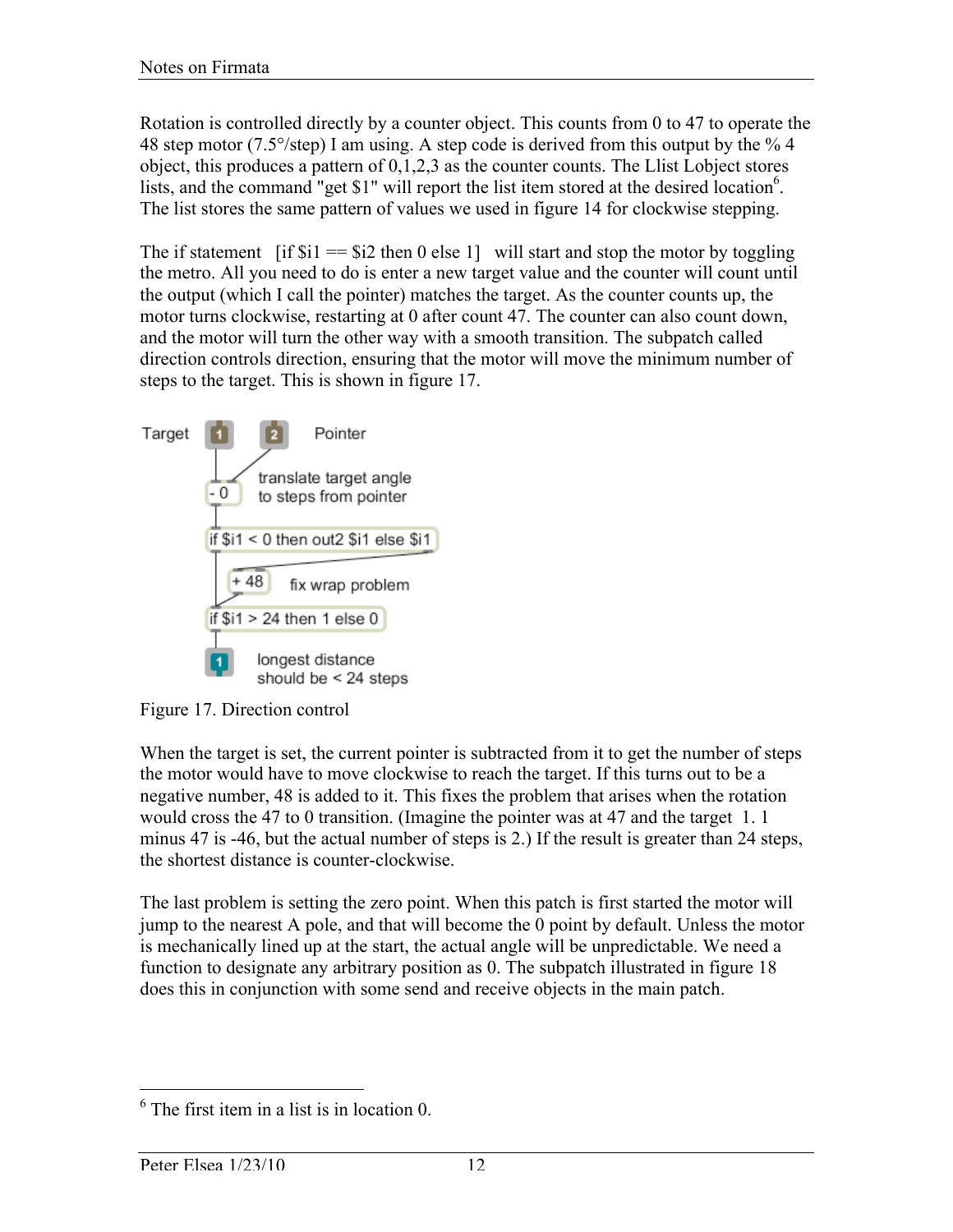

Figure 18. Setting the motor angle to 0.

The [receive state] object relays the last port setting, which indicates the current position of the motor within the four step cycle. Lmatch reports the position of its input within a stored list-- the illustrated value of 13 would report 2. This goes no further until the subpatch inlet is banged. Then the position is used to rotate<sup>7</sup> the state list so the current state is first. The value reported by Lmatch is multiplied by -1 because Lror rotates right, and a left rotation is needed here. The rotated list is sent to the Llist object in the main patch. After this the counter is cleared, which will cause a 0 to be output. However, since the current state was just moved to the 0 position in Llist, the motor will not move. Finally, the target value is also cleared, but there will be no movement, because the counter is at 0.

The zero procedure is two steps-- move the motor to the desired point with the target controls, then set that the current location as 0.

#### **Receiving System Exclusive Messages**

Occasionally Firmata has something to say to the host application. These message are rare, in response to a query or inappropriate pin setting. The format used is MIDI sysex. Even if you see no need to display these messages they should be kept out of the basic parsing mechanism, so the first stage of dealing with sysex is to filter it from the main data stream. The subpatcher illustrated in figure 13 will divert any sysex type messages to a destination name toSysex. This should be included right at the outlet of the serial object.

<sup>&</sup>lt;sup>7</sup> Rotation is to rearrange a list by moving the last item to the front. 0 1 2 3 4 becomes 4 0 1 2 3.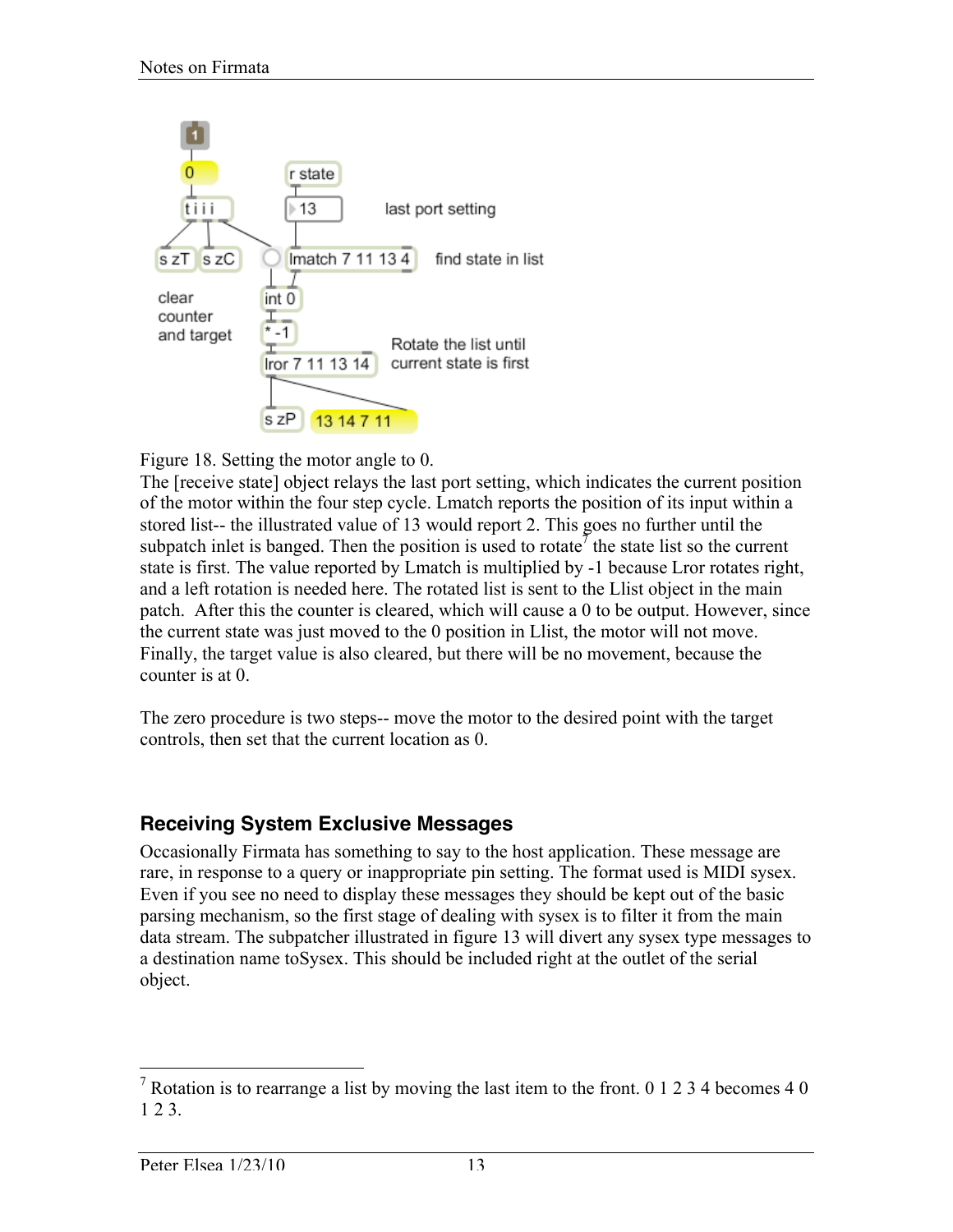|               | [grabSysex]                                 |
|---------------|---------------------------------------------|
| leftgate<br>1 | sel 240<br>n<br>Ichunk 247 128<br>s toSysex |
| ∽-            | $\sim$ 1                                    |

Figure 13. Sysex filter.

The grabSysex filter is built around a Leftgate Lobject. Leftgate differs from gate in two respects. First the data goes in the left inlet and the control in the right inlet. This simplifies many applications where a decision as to where to send something has to be made before it is sent. Secondly, the left outlet is on by default. This avoids the loadbangs associated with most uses of gate.

The select object in figure 13 will bang when the start of sysex value (0xF0 or 240) is received. This will change the gate to send data from the right outlet to an Lchunk object. When Lchunk has two arguments, the first is a value that will cause output of the accumulated list. 247 (0xF7) is the end of Sysex marker and will send the complete message out. Sending this list also restores Leftgate to normal operation.

Figure 14 shows a way to decode the sysex messages. The Like Lobject is similar to route, except it will pass lists based on the first several bytes, and it passes the list along intact.

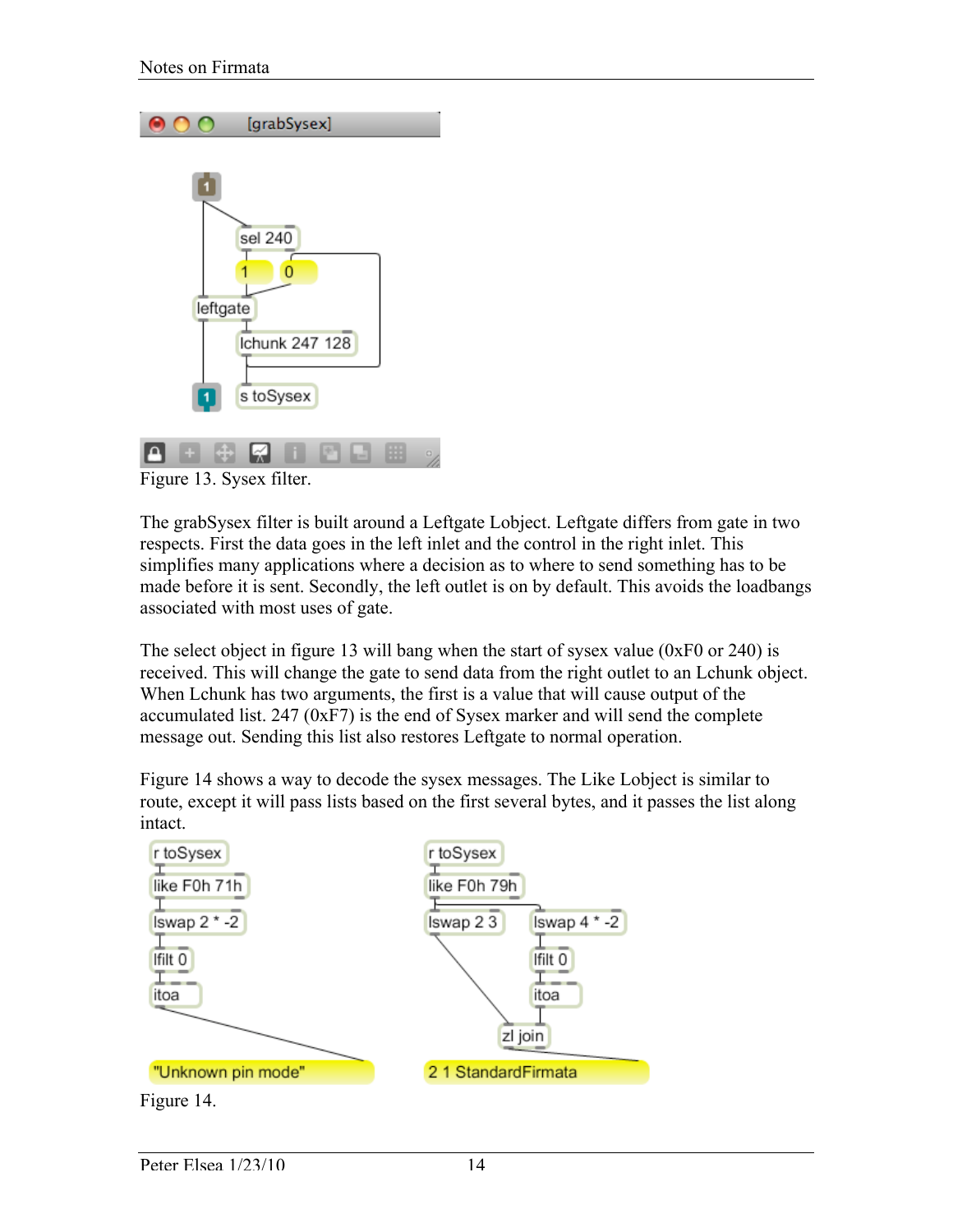The Lswap Lobject rearranges lists. The arguments determine what members to keep- the code 2 \* -2 produces a list starting with the third item and continuing to the next to last. The messages coming from Firmata are encoded as two byte values. The MSBs are all 0 when ASCII characters are transmitted. Lfilt 0 removes these extra 0s The itoa object converts numbers into their ascii equivalents, providing a readable message.

### *Using Firmata with Processing*

Firmata can be used for Arduino control with Processing sketches. Processing has an Arduino library, but I find it easier to work directly with the serial commands. This requires the definition of a serial object:

```
import processing.serial.*;
Serial myPort;
```
And then a connection in setup:

```
void setup() {
  println(Serial.list());
  size(470, 280);
  myPort = new Serial(this, Serial.list()[0], 57600);
}
```
Serial.list() provides a list of active serial ports. If the port the Arduino is connecting to is at the top of the list, Serial.list()[0] will connect up. If not, you can change the number or enter the full name of the port into the new Serial arguments.

#### **Writing to the Arduino**

We first need a way to send data to the Arduino. Since everything is sent in three byte packets, the following will work fine:

```
byte output[] = new byte[3]; // holder for output to board
```

```
void writeOut(int stat, int dat1,int dat2){
 output[0] = (byte) stat;output[1] = (byte) dat1;output[2] = (byte) data; myPort.write(output);
}
```
I use a global variable to hold the data for the write routine. I don't know if this is necessary in Processing, but I've worked with so many systems that require it that I always do so. Notice the explicit conversions from int data type to bytes. This is because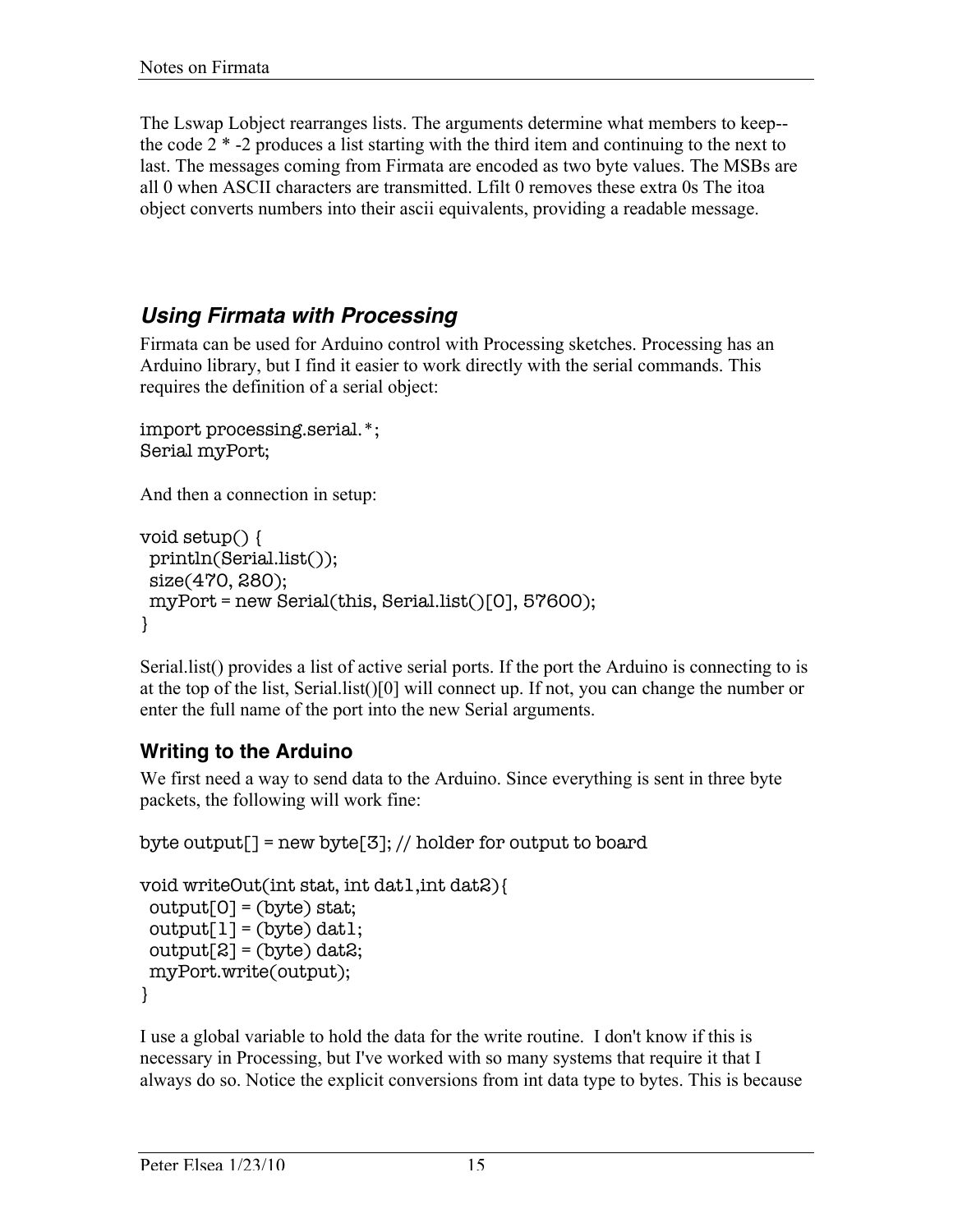a byte in Processing is a signed byte-- the values we need for the status bytes would have to be entered as negative numbers. A few conversions make that chore unnecessary.

Once the writeOut routine is working, it's not much of a trick to set all the pin modes turn pins on and off. To set a mode all you need is something like

writeOut $(244, 9, 3)$ ; // set pin 9 to pwm Then you can write data to the pin like so:

```
writeOut(233,value%128,value/128); // write value to pin 9
```
It is tempting to put the pin modes in the setup routine of your Processing sketch, but that won't work. It seems the serial connect process takes several seconds, during which any data sent to the board is lost. You will need to create a function to set the pin modes and call it once the Arduino is sorted out.

### **Reading Data from Firmata**

Reading the data from the Arduino board is a bit more complicated. Serial data that comes from the board is collected until your code asks to see it. The function myPort.available() will return the number of bytes waiting to be read. The usual approach is to write a port checking routine and call it from the Draw() function. The data is collected in some global arrays:

```
int message[] = new int[3]; // gather status messages here
int messagePtr; // next byte of message
byte sysex[] = new byte[64]; // gather sysex messages here
int sysexPtr; // next byte of sysex
```
The check routine starts out with a while statement and sorts out the message types.

```
void checkPort(){
  while(myPort.available() > 0){
   int inByte = myPort.read();
  if(inByte == 0xF0) { // start of sysex
    sysexMode = true; // following bytes are part of the sysex message
   sysexPr = 0; // start at the beginning of the sysex buffer
    continue;
 }
  if(inByte == 0xF?) { // end of sysex
    sysexMode = false; // stop collecting sysex bytes
    String printthis = new String(sysex); // and deal with them
    println(printthis); // just throw it in the text area
    continue;
   }
   if(inByte > 127){ //anything else should be a status message
    sysexMode = false; // stop collecting sysex bytes
```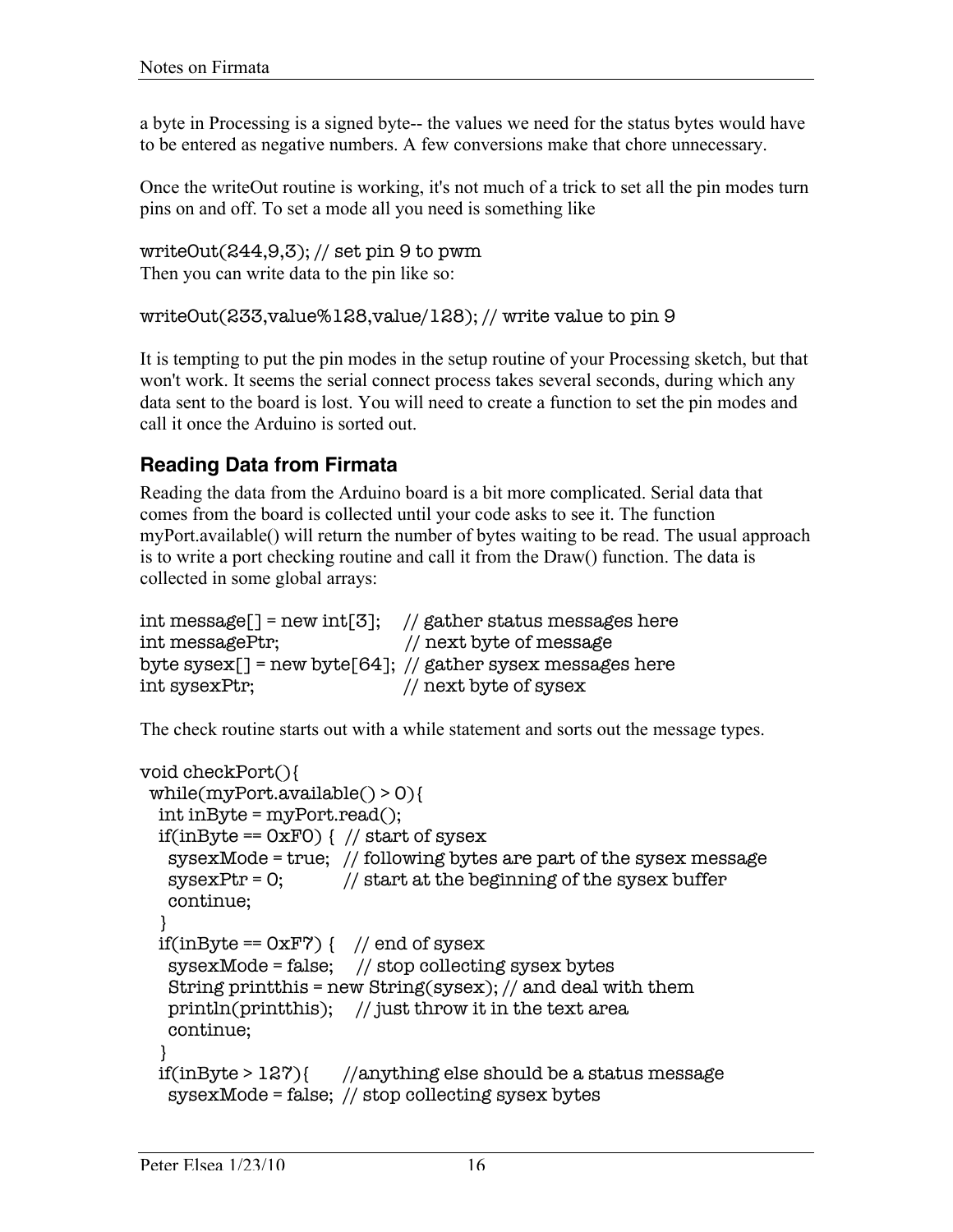```
 message[0] = inByte;
   messagePtr = 1; // prepare to receive data bytes
    continue;
   }
   if(sysexMode == true){ // ordinary bytes get gathered into sysex
    sysex[sysexPtr++] = (byte) inByte;
    continue;
   }
   message[messagePtr++] = inByte; // or the status message
   if(messagePtr > 2){ // once the status message is complete
    parseMessage(); // deal with it
  messagePtr = 1; }
 } // end of while loop
}
```
Bytes come in one at a time from the myPort.read() function. These are tested with a string of if statements. Status bytes ( bytes greater than 127) determine how the following data is handled. Each if block ends with a continue statement to prompt a return to the beginning of the while loop.

Sysex begin (0xF0 or 240) sets sysexMode to true. That will divert the following bytes to the sysex buffer. It also sets the sysexPtr to the beginning of the buffer.

End of sysex (0xF7 or 247) turns off sysexMode and calls a routine to display the sysex message in the print area. If more elaborate sysex handling is required, it should be in a separate function.

Any other status byte will be copied to the beginning of the message buffer. I turn sysex mode off here because status bytes aren't allowed in a sysex message. Receipt of one means that the end of sysex byte got lost somehow<sup>8</sup>. The messagePtr is set to the second item in the message buffer, in case the previous message only had one data byte.

Data bytes are routed to one buffer or the other depending on the sysexMode. When the message buffer is full, parseMessage() is called to finish processing. Then the messagePtr is reset. It is pointed at location 1 in case Firmata implements running status. Running status is part of the MIDI protocol-- once a status message has been sent, more pairs of data bytes can be sent with the same status. The Firmata documentation doesn't mention it, but the messagePtr has to be reset to something<sup>9</sup>.

<sup>&</sup>lt;sup>8</sup> Serial communications code must always be prepared to deal with lost data with minimum damage. If sysexMode were not turned off by a new status, the sysex buffer would fill up and the program would crash.

<sup>&</sup>lt;sup>9</sup> Otherwise lost status bytes would cause the message buffer to overflow.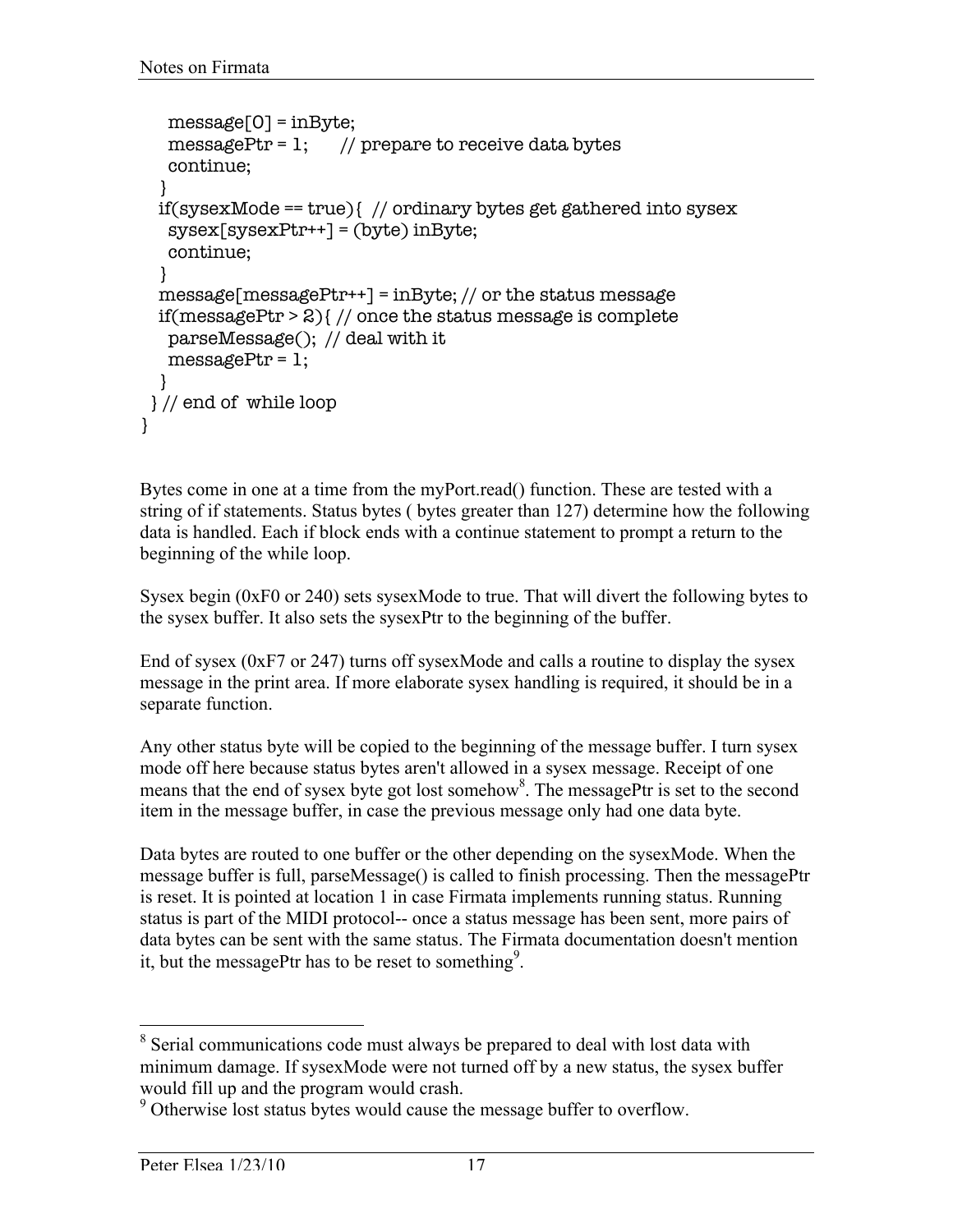#### **Parsing Messages**

Once status messages are complete, they are parsed and the data is used to set more global variables:

```
int inPort1, inPort2, inPort3; //data from card
int analog[] = new int[6];
```
The parsing code is a long switch statement based on the status byte. A more compact format is needed to deal with the dozens of pins on an Arduino mega, but this is fine for the ATmega328 boards.

```
void parseMessage(){
  switch(message[0]){
  case 144: // port 1
 inPort1 = message[1] + 128*message[2]; break;
  case 145: // port 2
 inPort2 = message[1] + 128 * message[2]; break;
  case 146: // port 3
  inPort3 = message[1] + 128 * message[2]; break;
  case 224: // analog 0
  analog[0] = message[1] + 128*message[2]; break;
  case 225: // analog 1
  analog[1] = message[1] + 128*message[2]; break;
 //............................................................ (repetitive code skipped)
  case 229: // analog 5
  analog[5] = message[1] + 128*message[2]; break;
  case 249: // version is reported after card has booted up
   initPins();
  break;
  }
}
```
The status 249 is used to send the Firmata version number. This is transmitted at the end of the boot up process, so it can be used to call the pin mode setup routine.

This code will keep the input variables up to date. As global variables, they are available to the draw routine for anything you might want to do. Here's a bit of code to just draw circles for pin inputs, solid if the pin is 1 and empty f the pin is 0.